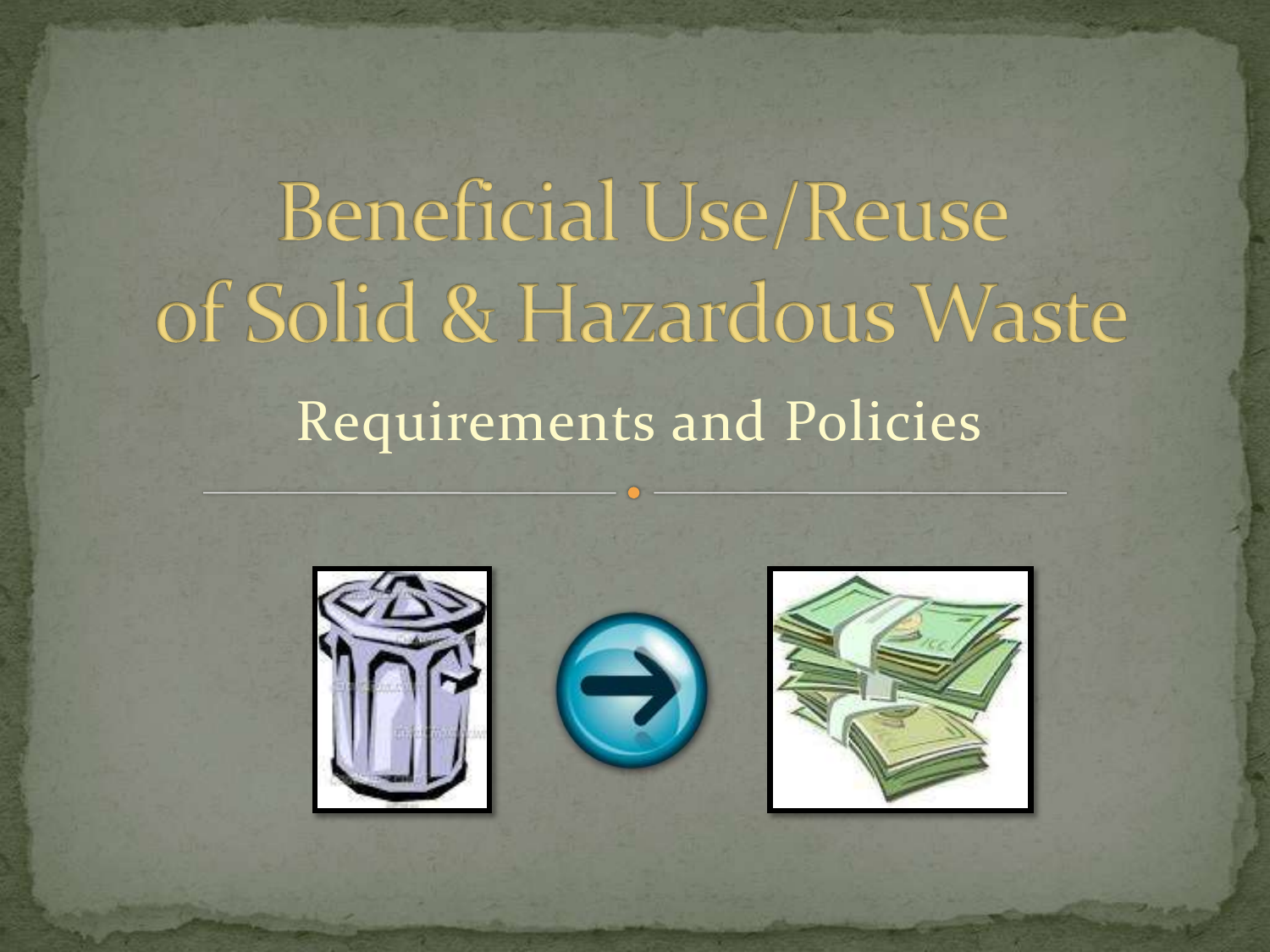#### Presented by...





• Ross Bunnell - Sanitary Engineer DEEP Bureau of Materials Management & Compliance Assurance Waste Engineering & Enforcement Division (WEED) (860) 424-3274 oss.bunnell@c WEED COMPASS line:

1-888-424-4193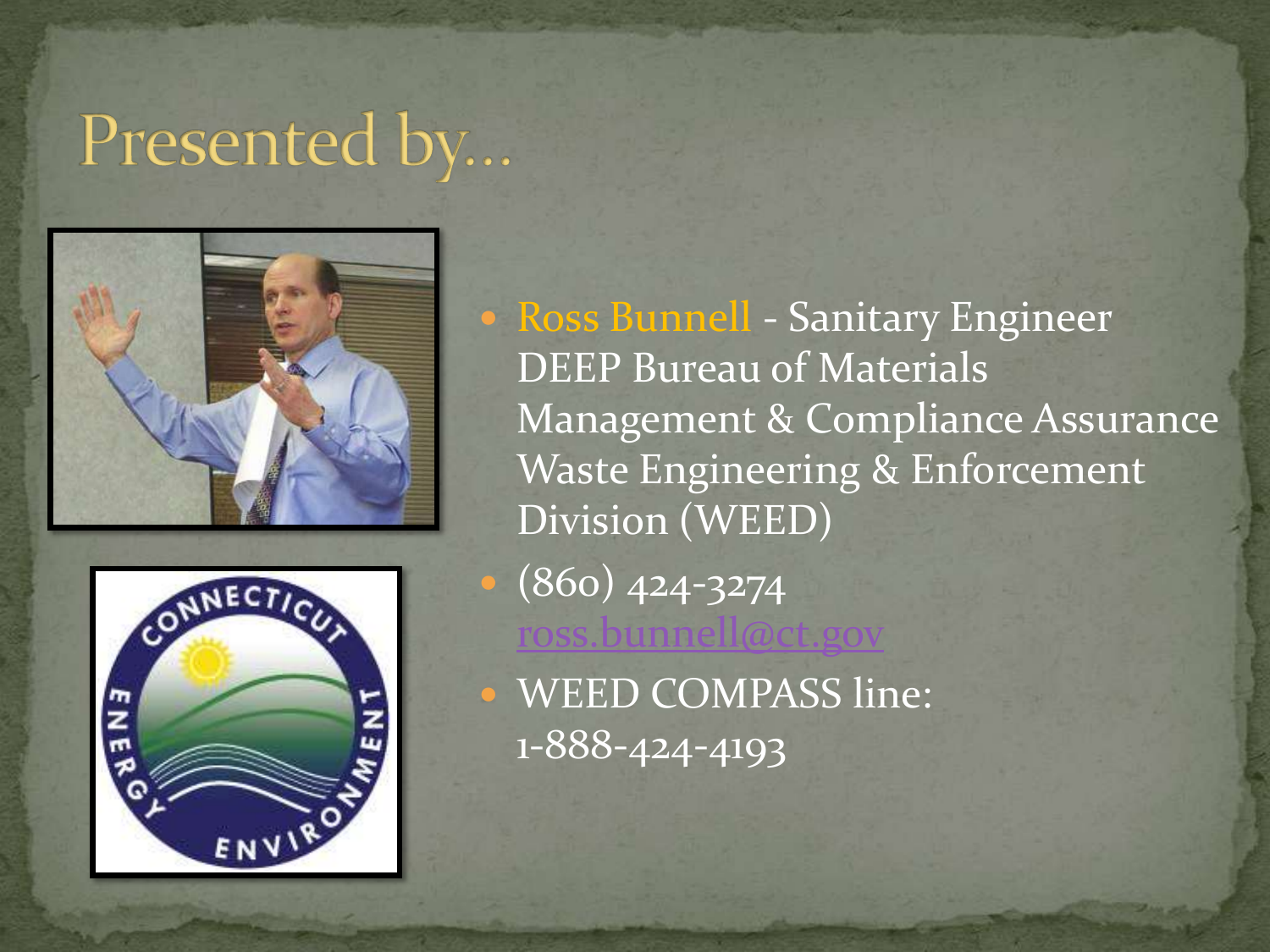## Solid Waste vs. Hazardous Waste

#### **Solid Waste**

- Non-hazardous.
- Municipal solid waste.
- Designated recyclables.
- "Special Waste" Industrial sludges,
	- liquids, solids & contained gases.
	- Fly ash.
	- Casting sands/slag.
	- Scrap tires
	- Demolition waste. Land-clearing debris.

#### **Hazardous Waste**

- Defined by regulation.
- Characteristic HW:
	- Ignitable.
	- Corrosive.
	- **Reactive**
	- Toxic.



 Listed HW: Spent solvents. Industrial sludges. Discarded Commercial Chemical Products.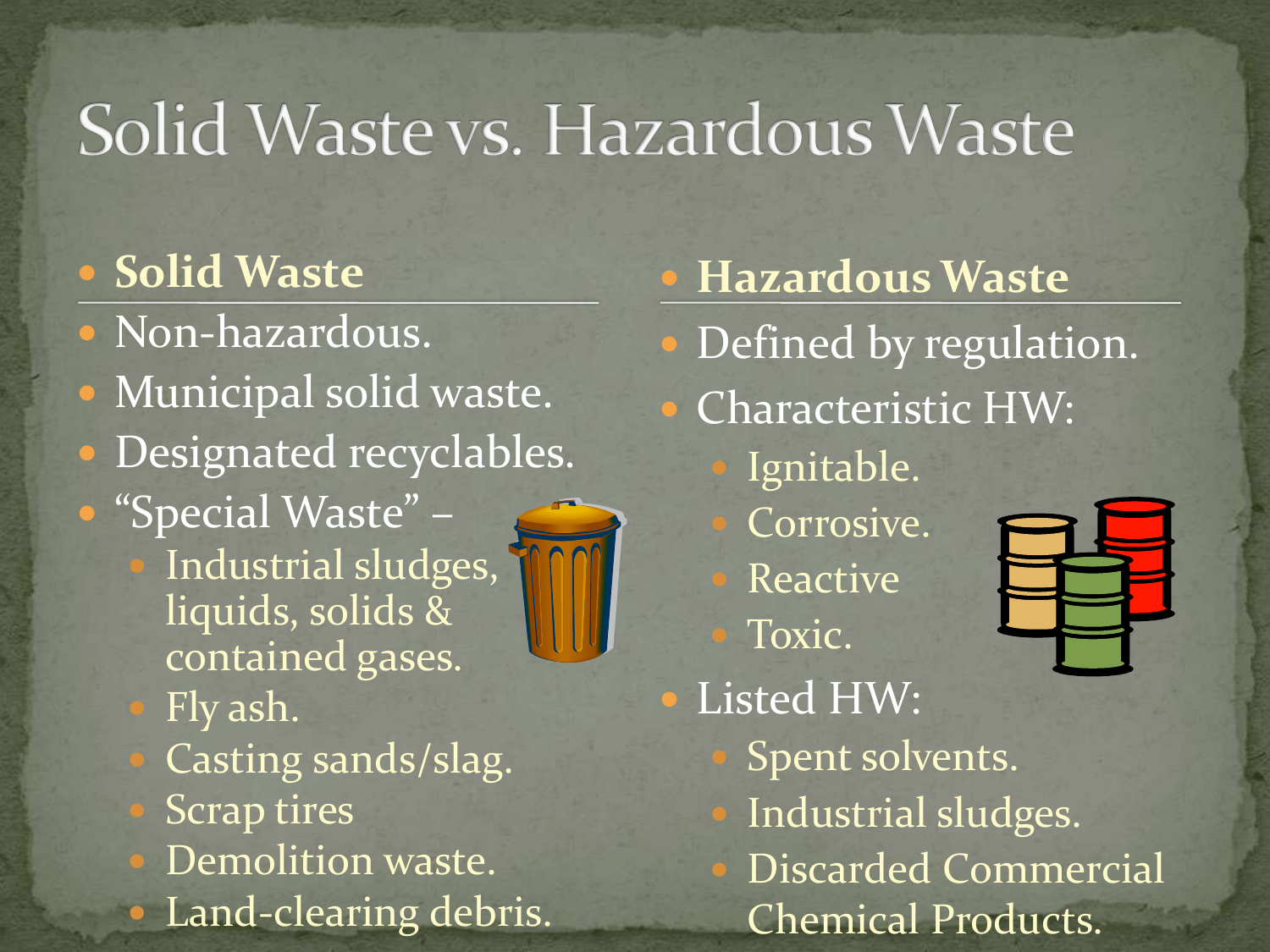#### When is a waste not a waste?

#### Hazardous Waste:

- Regulations are complex.
- However, they carefully define what is a waste and what is not a waste through *exemptions* or *exclusions*.
- Self-implementing (DEEP approval/permit generally not required for the exemption to apply).

#### • Solid Waste:

 Not many specific exemptions or exclusions. Specific wastes can be exempted through a DEEP approval process.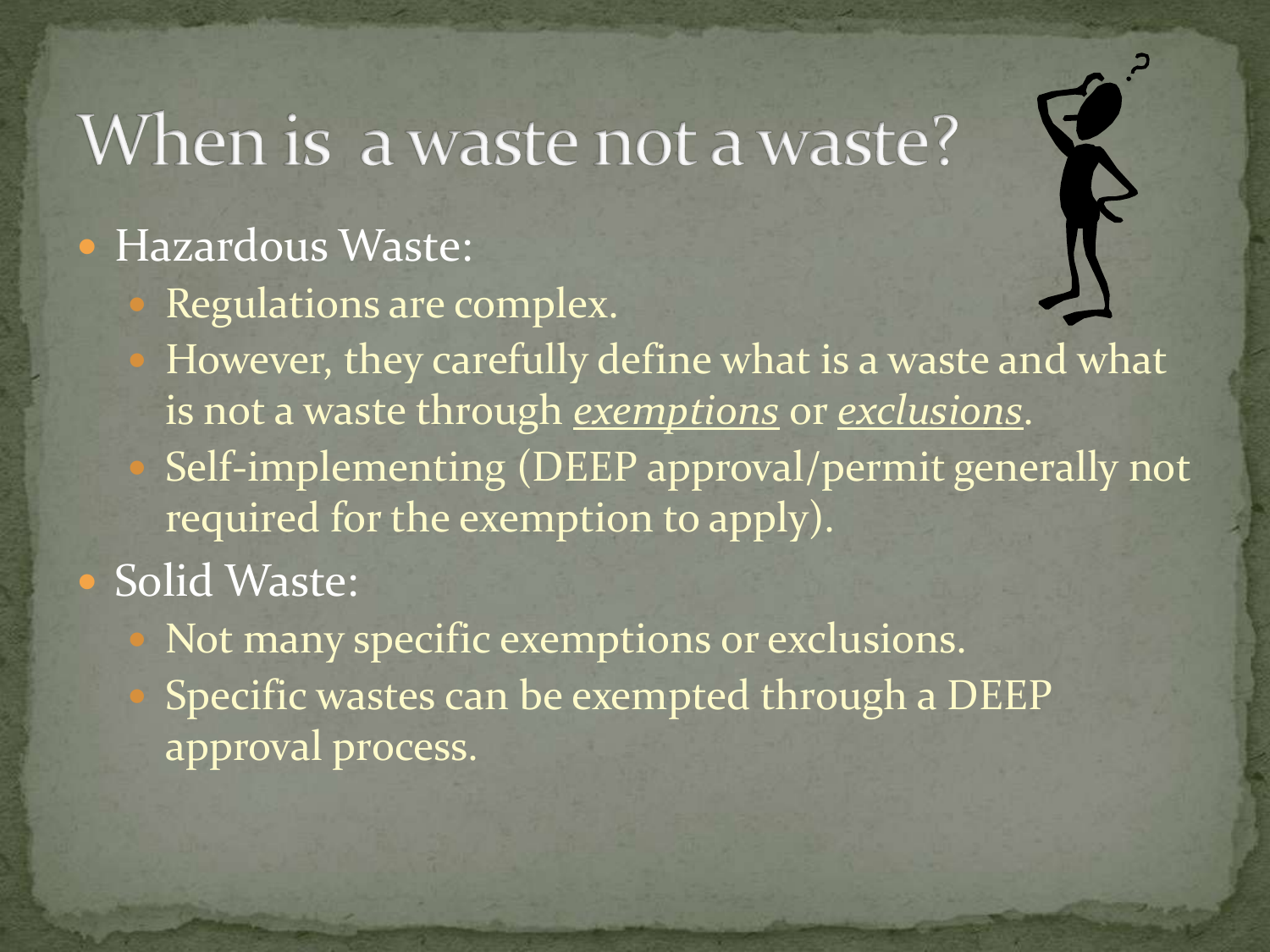## Solid Waste - Beneficial Use



#### • Specific exemptions:

- Scrap metal processors exempt from permitting requirement provided they submit annual reports (CGS 22a-208f).
- Crushed glass used as landfill cover (CGS 22a-208z). Certain processed wood and wood fuel (CGS 22a-209a). Casting sands used as landfill cover (CGS 22a-209d). Water treatment solids used under a DEEP-approved operations plan (CGS 22a-209d).
- Approval processes. Two types:
	- Beneficial Use General Permit (CGS 22a-209f).
	- Beneficial Use Determination or "BUD" (CGS 22a-209f(b)).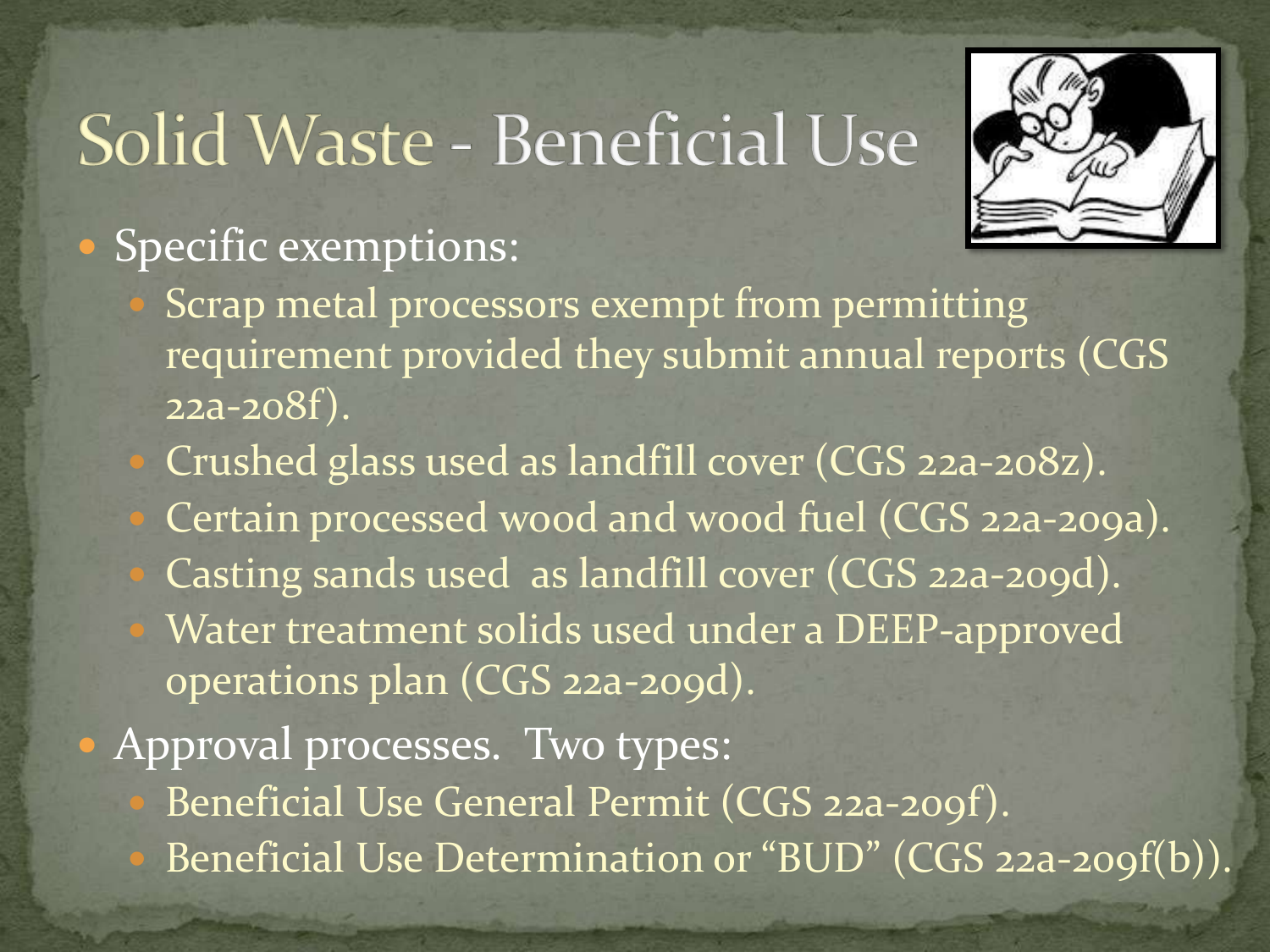### **Solid Waste Beneficial Use General Permits**



- **Applicable statewide for a particular material.**
- Individual users must register for the GP and comply with its requirements.
- There are 2 Current BU GPs:
	- Storage and Processing of Asphalt Roofing Shingle Waste for Beneficial Use and Recycling.
	- Storage and Processing of Scrap Tires for Recycling and Beneficial Reuse.
	- Copies of GPs, Registration forms, etc. available at: [www.ct.gov/deep/permits&licenses](http://www.ct.gov/deep/permits&licenses)
- For further help: WEED permitting (860) 424-3366.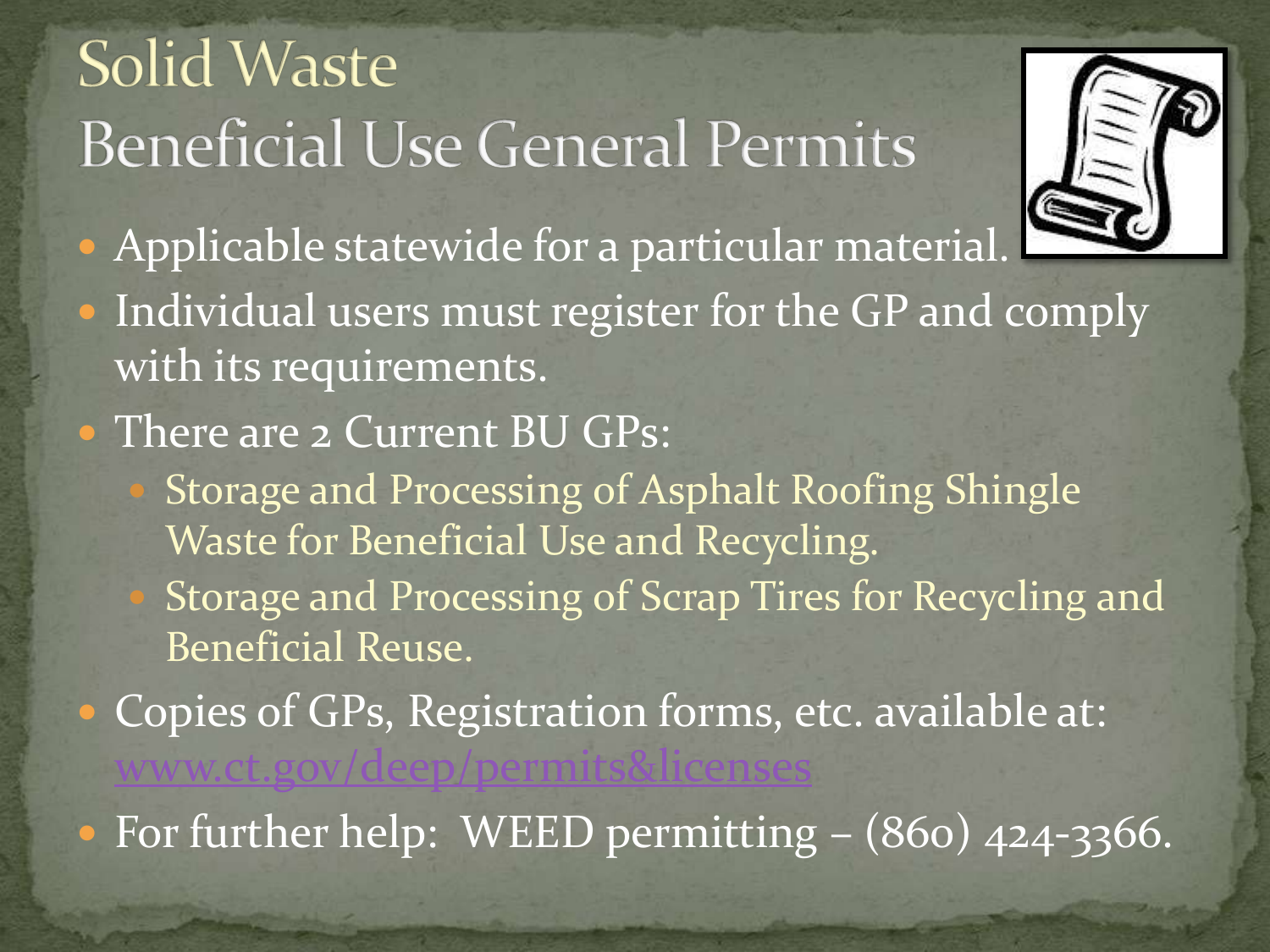#### **Solid Waste Beneficial Use Determinations**

- Are issued per user and waste.
- Must complete DEEP BUD application and receive approval from DEEP.
- Current BUDs include:
	- Coal combustion products used in making concrete. Alum sludge used as a soil amendment (4 separate BUDs). Scrubber residue used as a soil amendment.
	- Trench line excess soils used as structural fill.
	- Treated soil used as fill.
- Application forms and instructions available at: [www.ct.gov/deep/permits&licenses](http://www.ct.gov/deep/permits&licenses)

• For further help: WEED permitting – (860) 424-3366.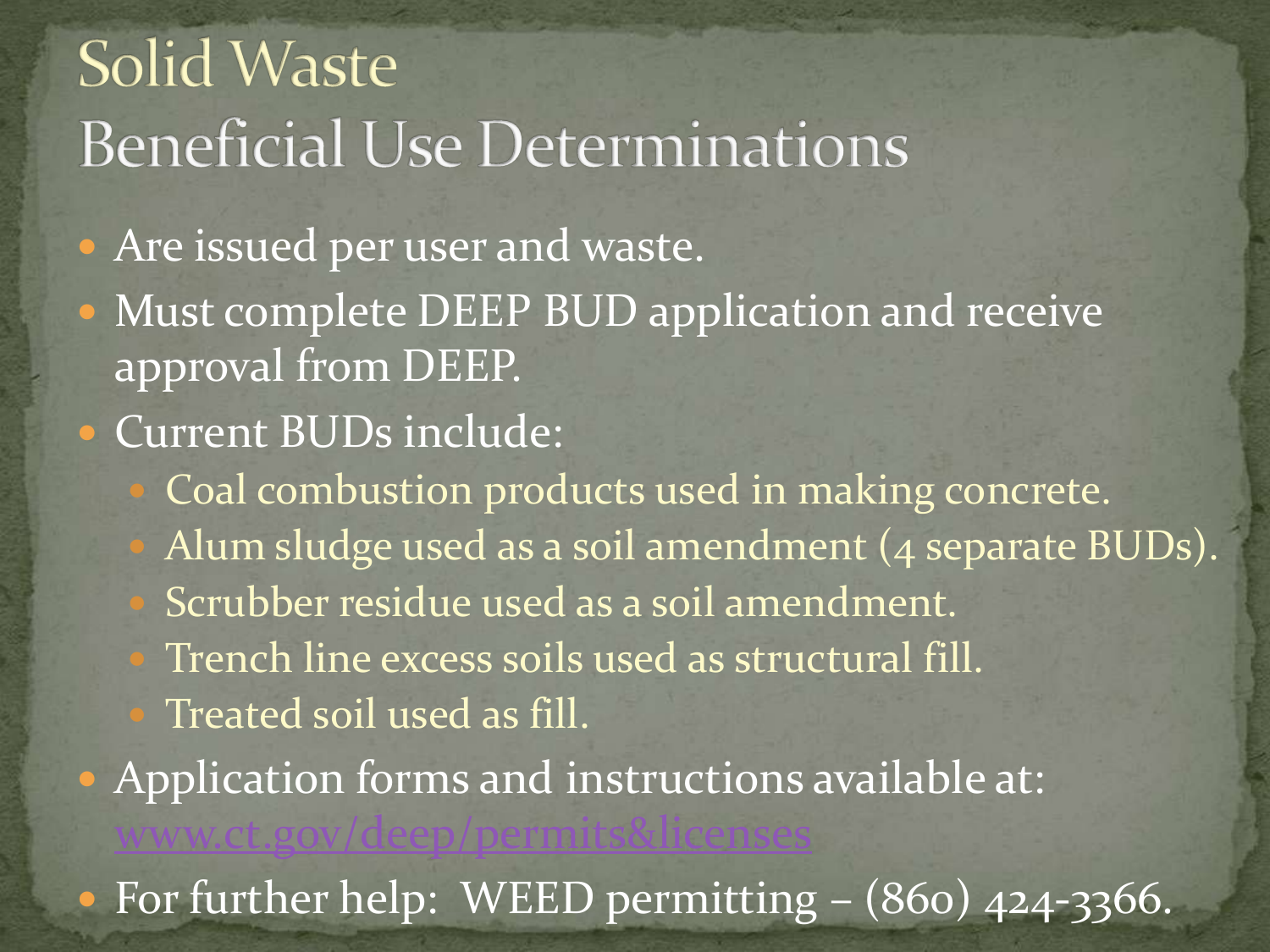### Hazardous Waste Exemptions from Classification as a Waste



#### • Specific exemptions:

 Characteristically-hazardous sludges, by-products, and commercial chemical products being reclaimed  $-$  40 CFR 261.2(c)(3). Scrap metal – 40 CFR 261.6(a)(3)(ii), 261.4(a)(13) & (14). Use/Reuse – 40 CFR 261.2(e). Materials that are reclaimed from hazardous waste and used beneficially – 40 CFR 263.3(c)(2)(i). Zinc Fertilizer Rule (not yet adopted in CT).

Definition of Solid Waste Rule (not yet adopted in CT).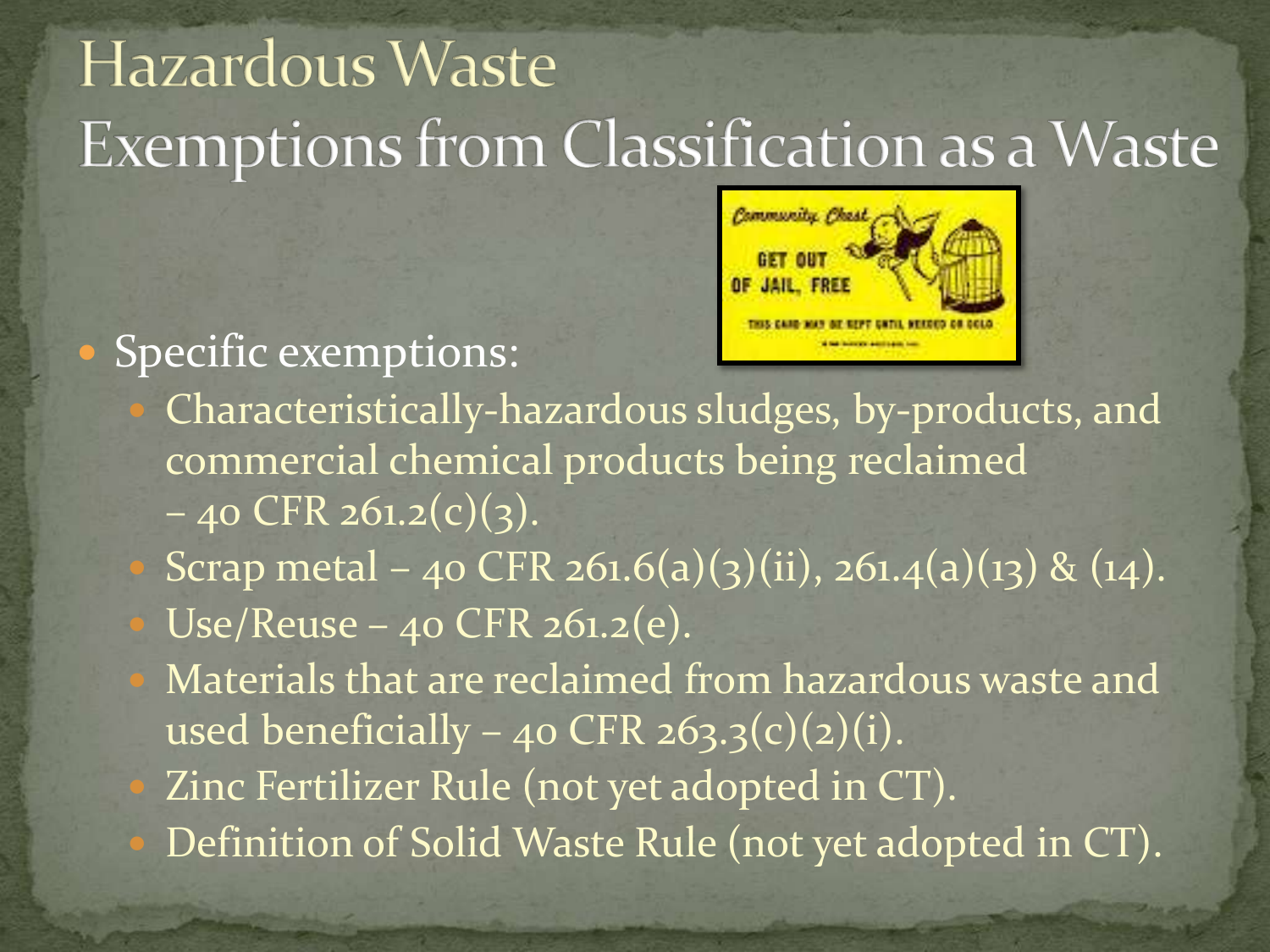#### Hazardous Waste Exemptions from Classification as a Waste • Approval processes (only 1): Variance from classification as a solid/hazardous waste – 40 CFR 260.30 & 260.31. DEEP has not adopted this provision of the federal regulations. DEEP is not authorized to issue these variances. EPA's policy is not to accept applications for these variances if the state has not adopted the rule.

Bottom line: not available in CT at this time.

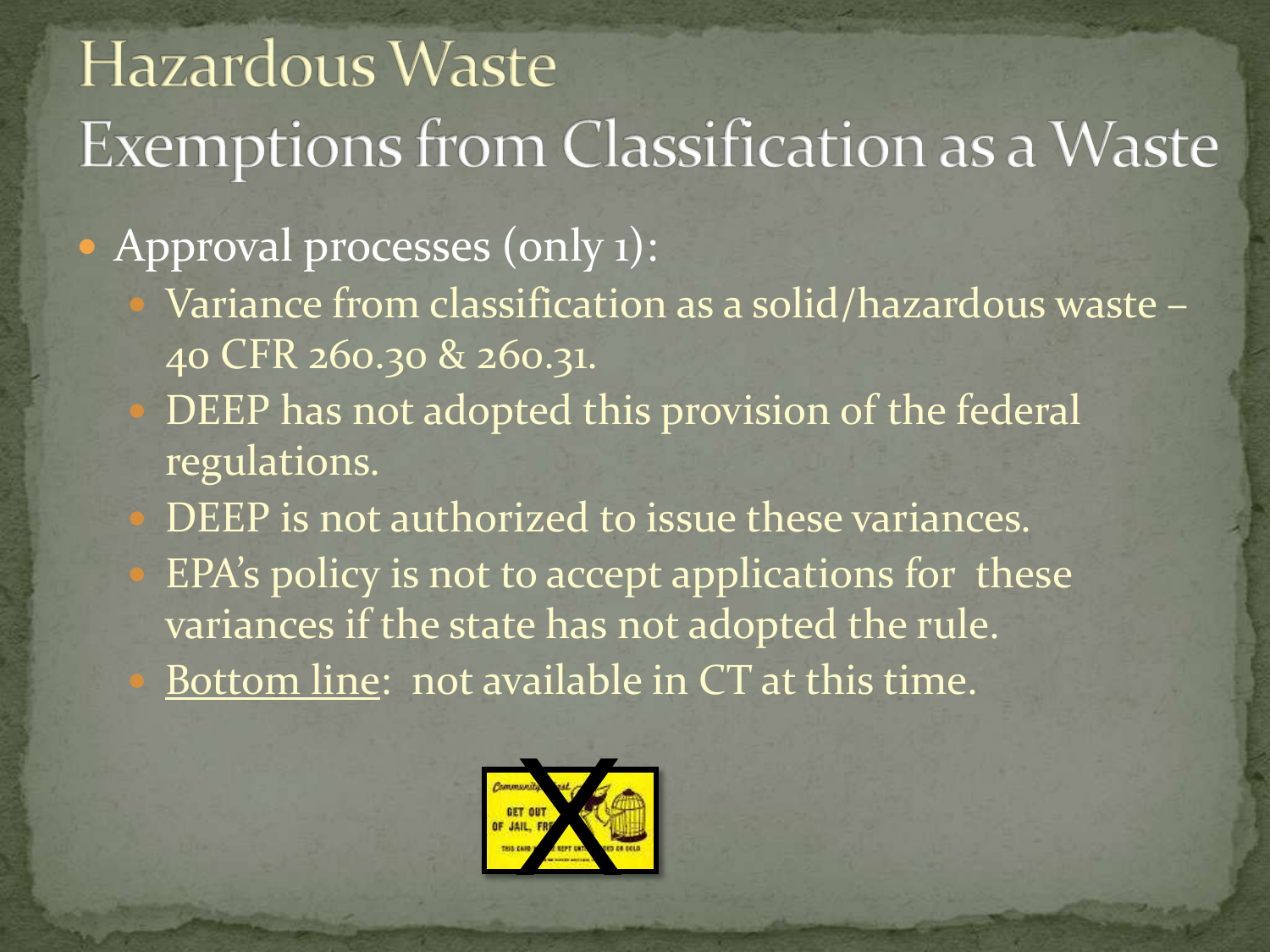### Hazardous Waste – Reclamation of Char. Sludges, By-Products, and CCPs

• Based on EPA review of waste management practices before HW rules were passed.

Not considered a waste if they are "reclaimed."

Processed to recover a usable product or regenerated.

• Examples:

Metal-bearing sludges recycled for metals values. By-products of chemical manufacturing recycled to reclaim valuable constituents.

Old chemical products reprocessed into new products.

• Not exempt if applied to the ground, burned for energy recovery, or speculatively accumulated (e.g., stored  $>$  1 yr.).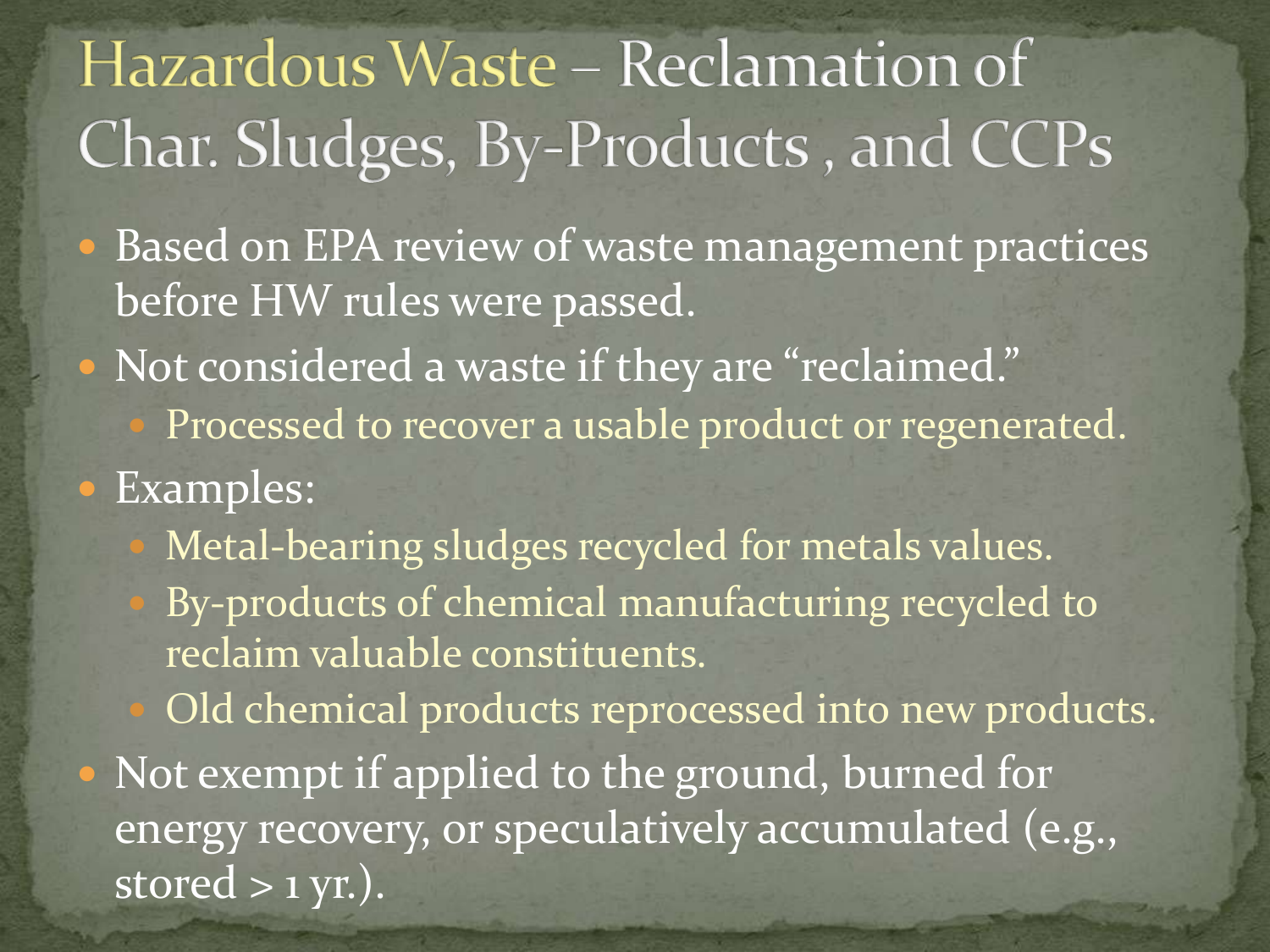### Hazardous Waste Scrap Metal that Is Reclaimed

- 
- Also based on EPA review of waste management practices before HW rules were passed.
- **· Materials covered:** 
	- "Bits and pieces of metal parts..."  $-$  40 CFR 261.1(c)(6).
	- "Excluded scrap metal" 40 CFR 261.4(a)(13).
		- Processed scrap metal  $40$  CFR  $261.1(c)(10)$ .
		- Unprocessed home scrap metal  $-$  40 CFR 261.1(c)(11).
		- Unprocessed prompt scrap metal  $-$  40 CFR 261.1(c)(12).
	- Shredded circuit boards 40 CFR  $261.4(a)(14)$ .
- In CT, these exemption do not apply to:
	- Ignitable & reactive scrap metals.
	- Examples: sodium, potassium, finely-divided magnesium or zirconium.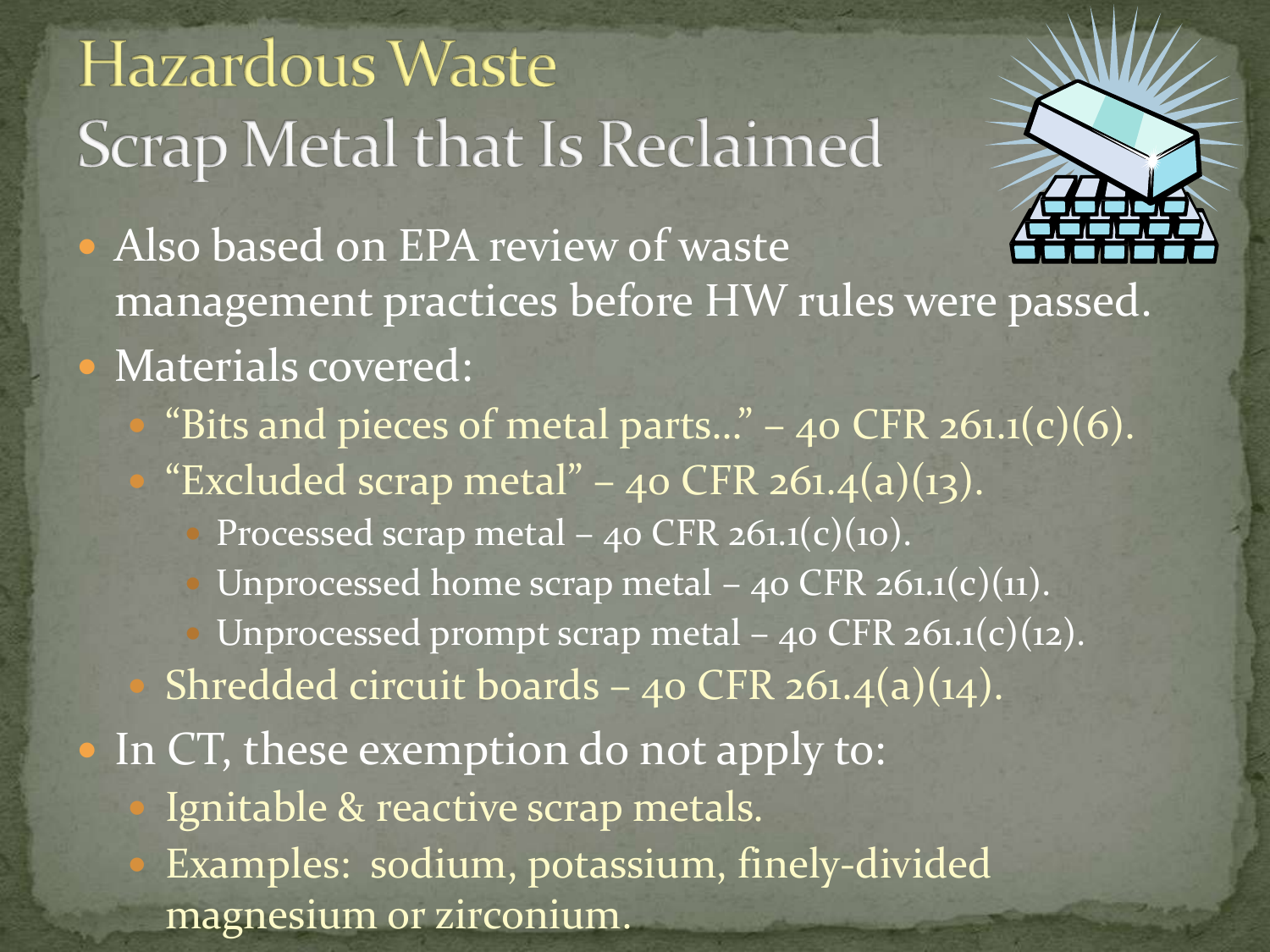### Hazardous Waste Use/Reuse

• Three different types of use/reuse that are exempt: Used or reused as ingredients in an industrial process to make a product, provided the materials are not being

reclaimed.

- Used or reused as effective substitutes for commercial products.
- Returned to the original process from which they were generated without being reclaimed or land-disposed.

• Exemption does not apply if the use/reuse involves:

Reclamation.

Use in a manner constituting disposal.

Burning for energy recovery (unless the material is a fuel). "Speculative Accumulation" (e.g., storage > 1 year). Inherently waste-like materials (e.g., dioxin wastes).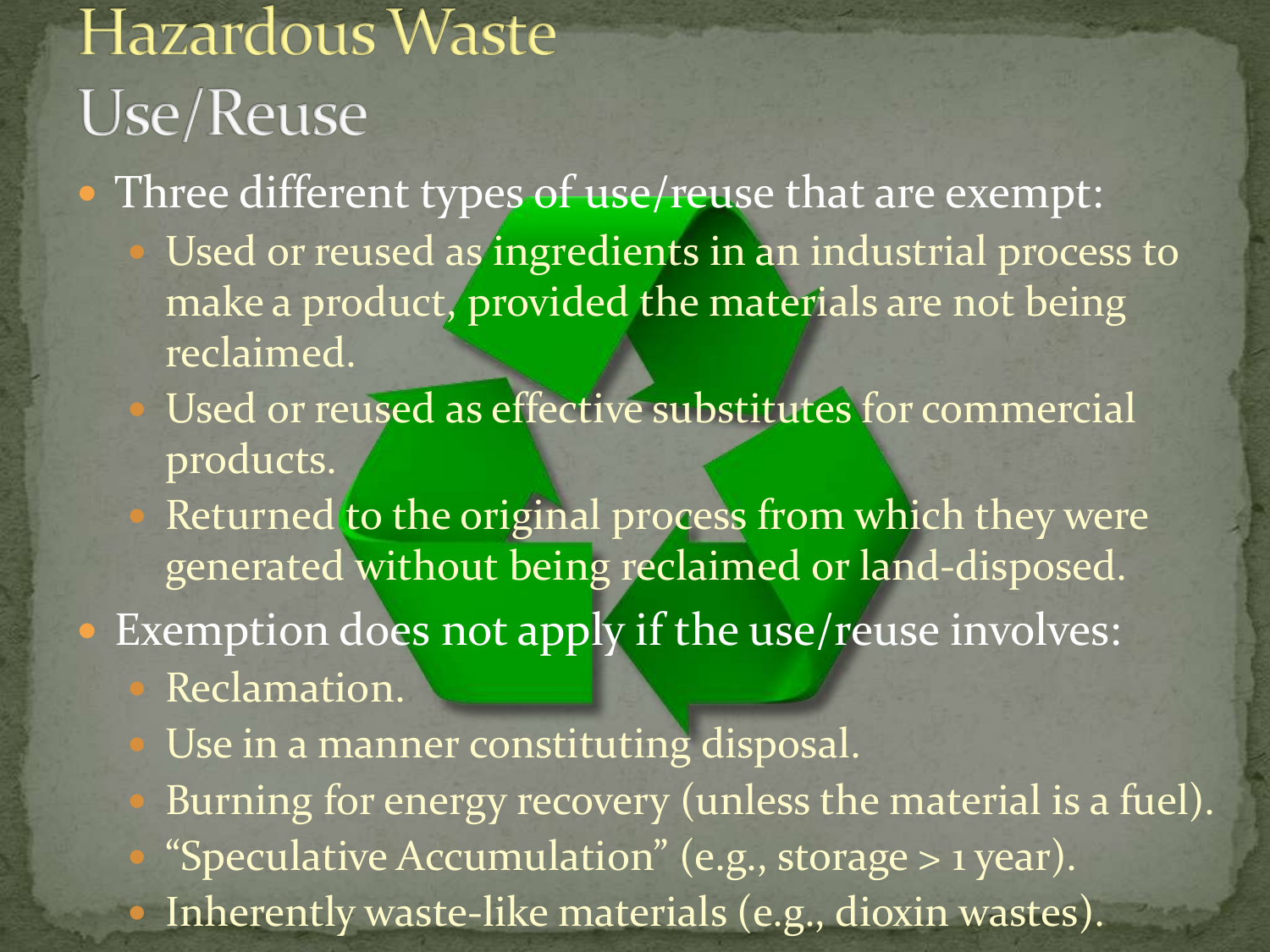### Hazardous Waste Use/Reuse

[www.ct.gov/deep/hwac](http://www.ct.gov/deep/hwac)

#### • Examples:

- Spent copper etchant that is as an ingredient in a process to make copper sulfate.
- "Spent" caustic soda from acetylene production used for pH adjustment in an industrial wastewater treatment plant. Spent sandblasting grit used as a colorant and aggregate in "cultured marble" for countertops, vanities, etc.

• For more information, see 2/4/2010 HWAC presentation.

 Click on "State Hazardous Waste Advisory Committee Information And Schedule" and scroll down to 2/4/2010. • 7/15/1997 WEED memo summarizing evaluation criteria.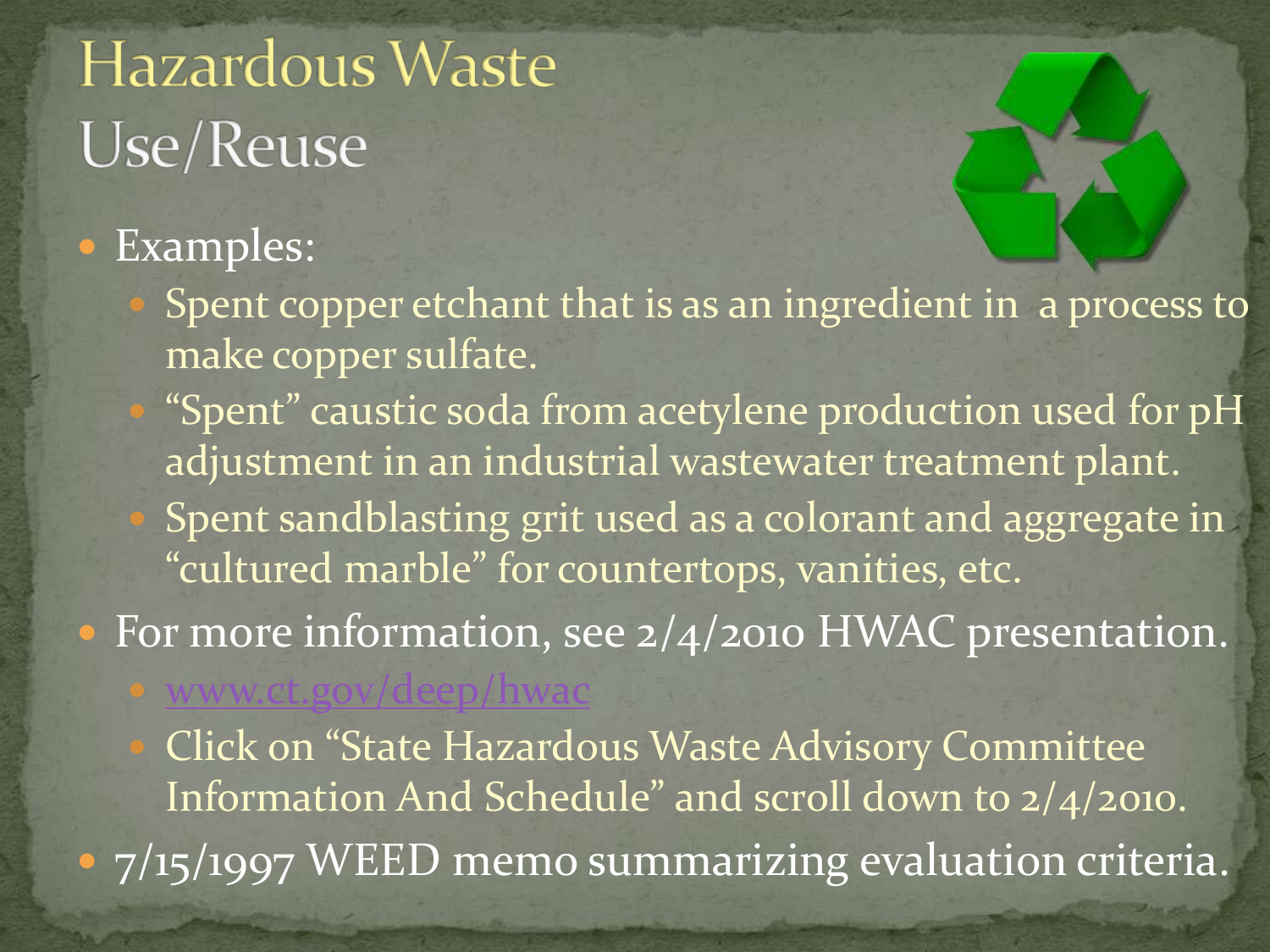**Hazardous Waste** Materials that Are Reclaimed from Hazardous Waste and Used Beneficially

Allows an "out" for reclaimed materials.

• Have to be sufficiently processed that they are no longer wastes.

• Example: nickel metal which has been reclaimed from an industrial process waste, and which only needs some additional refining in order to be sold as a commodity.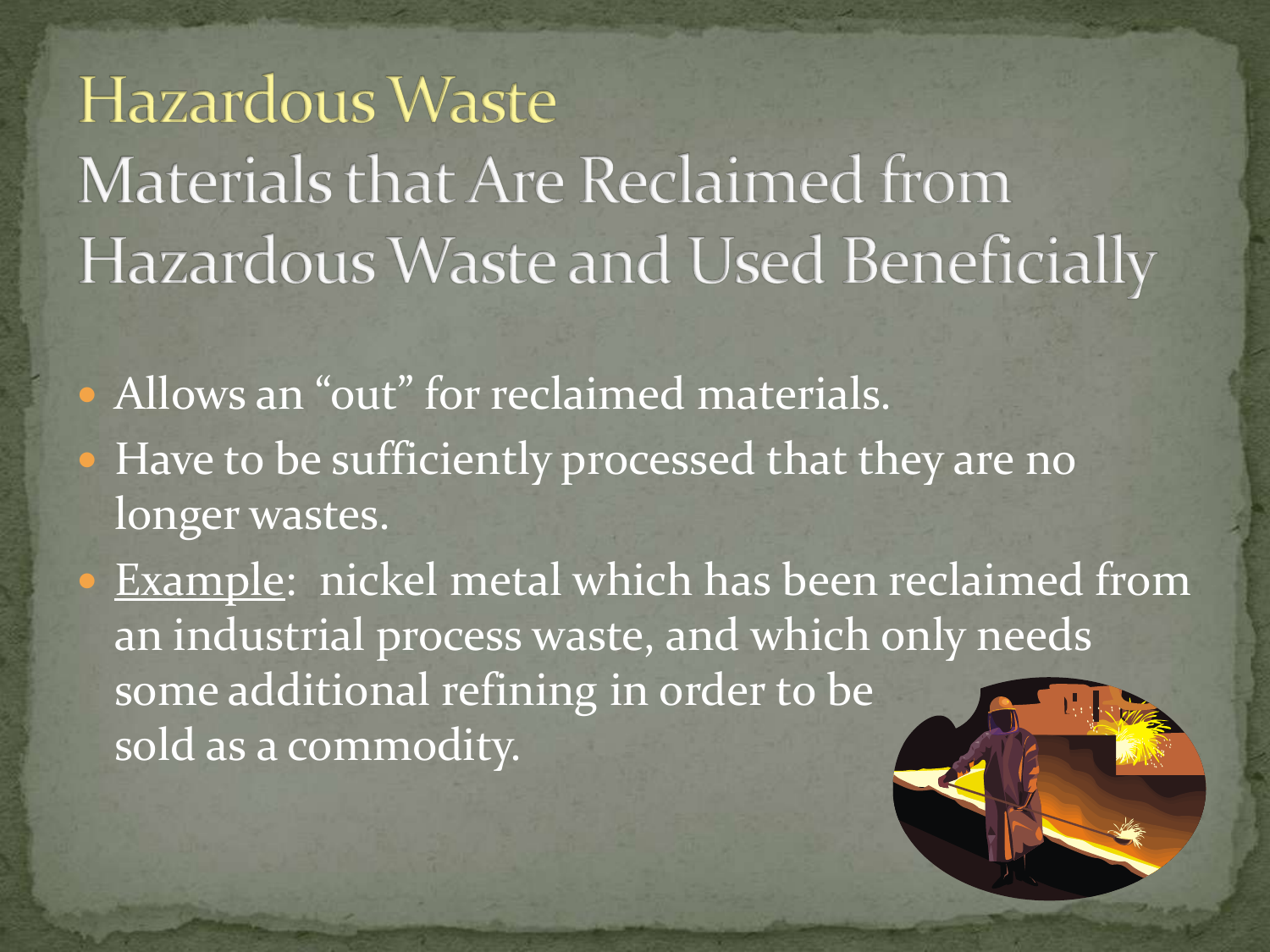### Hazardous Waste Documentation of Claims



- HW rules require anyone claiming an exemption to document their claim  $-$  40 CFR 261.2(f).
- Important to provide to inspectors during inspections.
- Documentation must demonstrate that:
	- There is a known market or disposition for the material. The terms of the exemption or exclusion are met. The material is not a waste or is exempt from regulation. Owners and operators of facilities claiming that they use/reuse the material have the necessary equipment to do so.

• Additional information in 2/4/2010 HWAC presentation.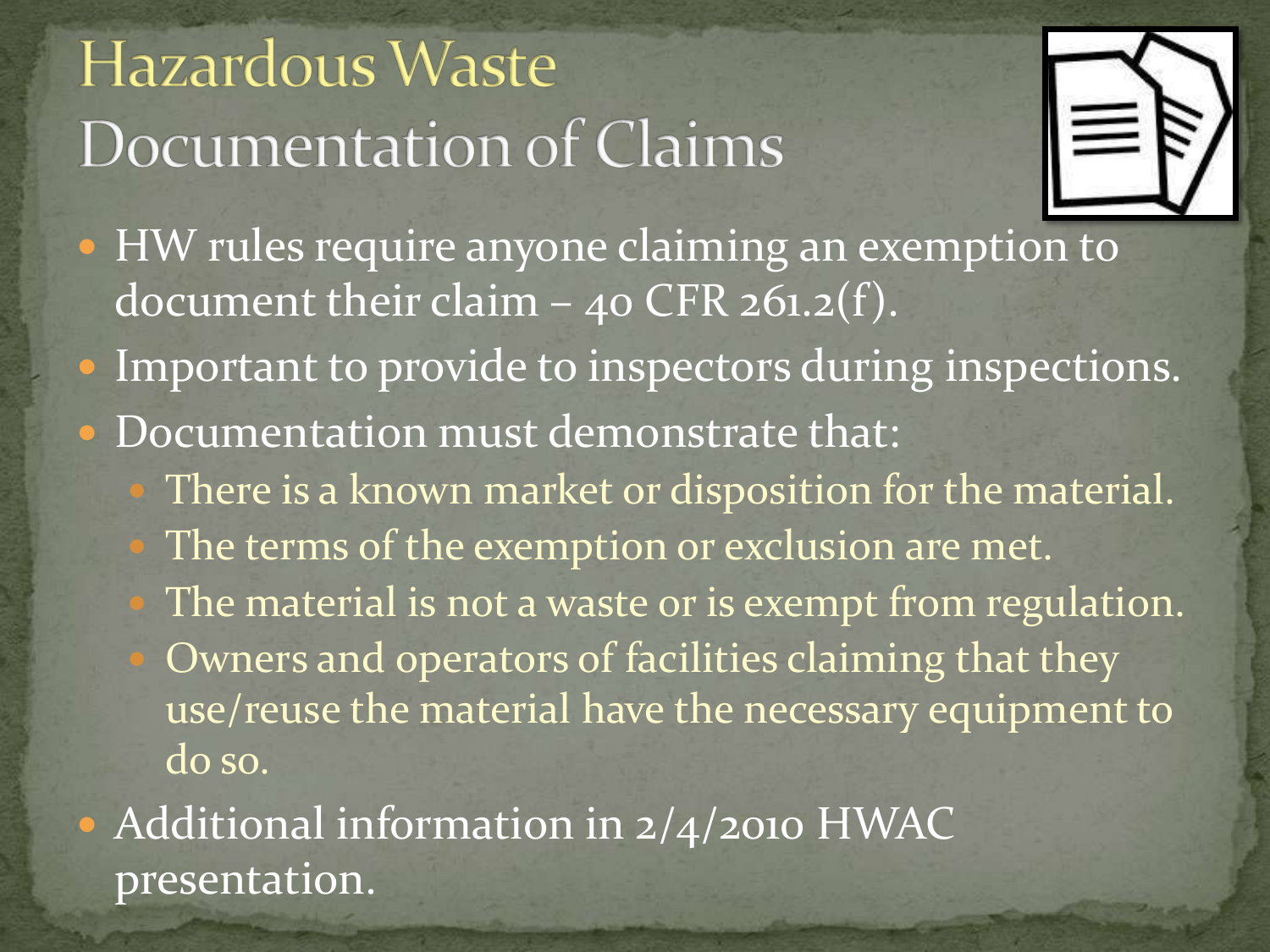### Hazardous & Solid Waste: Suggestions/Advice

**It's important to carefully research** any potential exemptions.



- Small details may make a big difference in whether or not the exemption applies.
- Details may change over time, voiding an exemption. Don't rely on the end user's say-so. Double check their information.
- Be sure you have all required documentation (HW).
- Specific uses may be approved in other states but not in Connecticut.
- If in doubt, call or write DEEP.